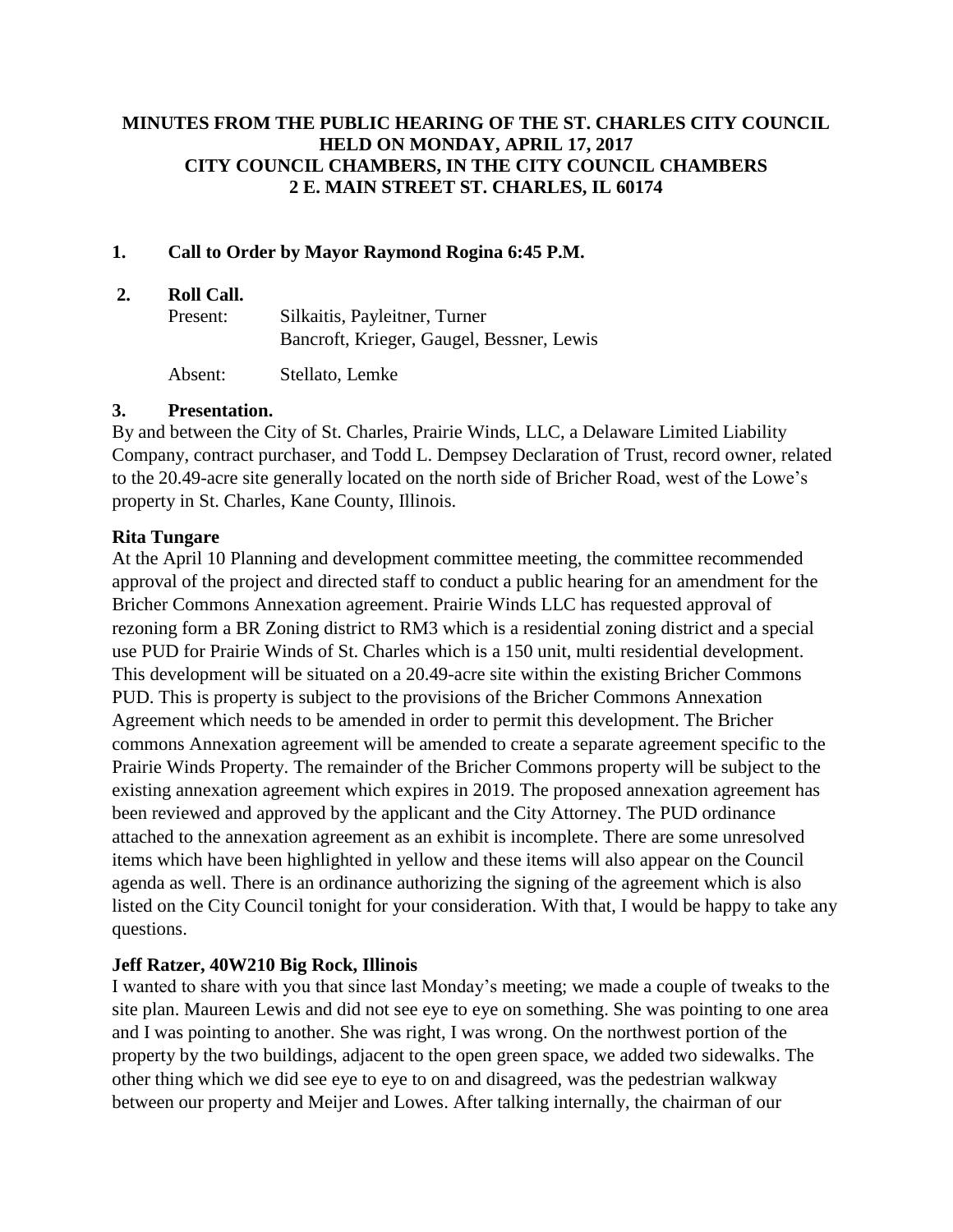property thought Maureen was right and I was wrong. So the new site has shown a pedestrian walk going through the northeast side of the property to walk to Meijer and Lowes.

#### **Steve Rayman, Big Rock, Illinois**

Good Evening Mr. Mayor. You have a very formidable chamber. It was your idea Maureen the sidewalk to Meijer. I am all for it. The reason I am here today is to thank you for the attention you have paid us on this manner. And I appreciate it, however it goes, you have done a fine job, very professional. When I first looked at the property, we were very excited about it. We wanted to know what the impact fees were going to be. That was our first question on the development of this nature. We know the price of the land is, we don't know what the assessments, impact fees. We budgeted about \$2.5 million. Your chamber helped us a great deal on one impact fee, the affordable housing amount. Thank you. The last remaining big issue is the assessment for the park district. I was taken aback by the amount that was calculated. I thought I should come and voice my concern over two things. Does anyone really appreciate the fact that this is like a sales tax of over 30% on top of the price I am paying for the property? That's a lot of money. And if it went to the poor, needy, hospital, research, maybe I could understand some of it. But a million two is a lot of park benches. I am here to suggest that you might want to look at the overall assessment concept and make it more palatable for a purchaser to take into consideration the impact fees. It would be better to charge for hospital and school and infrastructure, it may go down better than the park district. Having said that, we looked at the ordinance and I have had our law firm review it. I have a summary here that I won't bother you with the details of it, but the bottom line is the fair market value is the determining factor in assessing how much money one should pay for this particular fee. It seems that the fair market value has been predetermined notwithstanding the fair market value. And so even if you took the purchase price and calculated it, it would be less than what is being assessed to us now by a couple three hundred thousand dollars. So, we engaged in appraisal and it was submitted to the appropriate people. And the appraisal came out where the fair market value is more than half of the assessed value that is being proposed. From what I understand is that this value was established almost ten years ago. We all know what happened nine years ago with real estate values and in some cases, have not come back totally. So, fair market value is a good idea but it should be fair. We should look at comparable values, comparable sales and determine what individual land is worth today. And in doing so, we have a proposal of \$600,000/\$550,000 based on our understanding. However, when I gave the whole thing to the Council, he came up with a value of (just given to me today) \$368,000. I am going to discard that because I suggested \$600,000 as a fee that I would be happy to pay. I still stand by that. What I am asking the Council to do, because of our business and the weather, if we don't get in the ground shortly, we are not going to get very far this year. I have already commissioned the architects and engineers, many \$100,000s of professional dollars invested in this, and we want to get started so we can make a good showing and have housing available this year. But if it drags along to much, it pushes us down the road. We are anxious to get started today. I will abide by any decision the Council makes with regards to the park district issue. I suggest that you turn me loose and let me go to work. You can fill in the blanks in two weeks or so, to help resolve the issue with the park district. But I would like to know we have a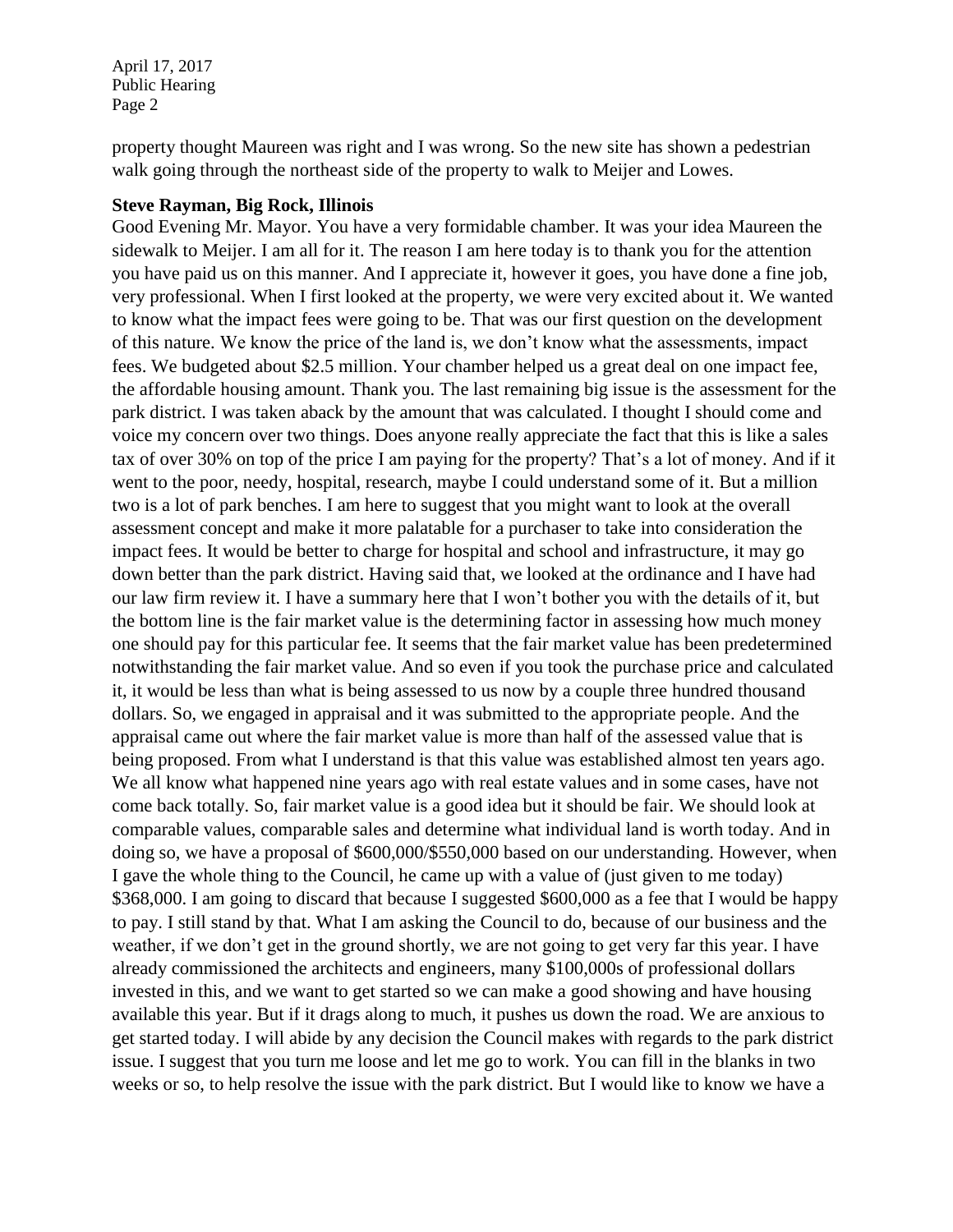deal so I can finish plans and get ready to start for the construction, but for the amount I pay the park district. And when you determine what that amount should be, I will abide by it. Thank you.

#### **Holly Cabel, 924 S. Third Street, St. Charles.**

I have prepared a statement for you on behalf of St. Charles Board of Park Commissioners and the park district. It was about a week ago the park district was made aware of, via the St. Charles City website, that Prairie Winds LLC had formally submitted an objection to the per acre land value set in the City code, along with an appraisal for unimproved land. Also listed was the City's response to the applicant requiring an appraisal be submitted that met the conditions of the ordinance. Specifically, an appraisal that included improved land. This information was part of the packet in the planning and development meeting on April 10. Based on developer's assurance that they provide this update as requested I understand that planning and development approved that 4-2 and that's why it is moved forward tonight. As stated in the City ordinance, that while the fair market value of land shall be decided upon by the City Council other information may be submitted by the park district. The request by the park district is to do exactly that, to submit additional information for the Council's consideration. The district would like to provide input in this process as it significantly impacts the open space and recreational opportunities for this project. The park district is requesting to adequately respond to an approved appraisal. It is my understanding at this time that there has not been an appraisal received that has met these conditions as stipulated by the City. Please note that the park district is not against this development. But we do have an issue with not having adequate involvement in the process. The park district would like to ask that the City Council not take any action on the fair market value used in the park contribution calculation before an approved appraisal is submitted and an additional appraisal is secured by the park district and there is appropriate time to review and provide comment. A secondary concern of the proposed development is the Prairie Winds LLC's request for private amenities receiving credit toward the land cash ordinance. As the City code states that a portion of the public park site requirements may be provided in the form of private recreation. The extent shall be determined by the City Council and based upon the needs of the projected residents and available park land within the development. As a park district, we understand the recreational needs of our community. We serve them every day. Well planned and appropriate sized amenities contribute to resident favorability and should be considered when developing a park or placing value on park land. Allowing a residential developer opportunity to design and receive park space simply designated on a site plan, does not lawfully consider or meet the recreational needs of the future of these residents. It is the park board of commissioners' recommendation that the square footage of the private amenities proposed of Prairie Winds LLC not be counted towards the 5.28 acres of cash in lieu calculated on the park land worksheet. Furthermore, it is requested that the acceptance of the second appraisal for improved land by the City Council for the purpose of decreasing the land value dollar amount be delayed until the park district has the opportunity to have an accurate review of the proposed appraisal and provide an appraisal of our own for discussion purposes. That is our request.

### **Kathy Hewell, 519 Wing Lane, St. Charles**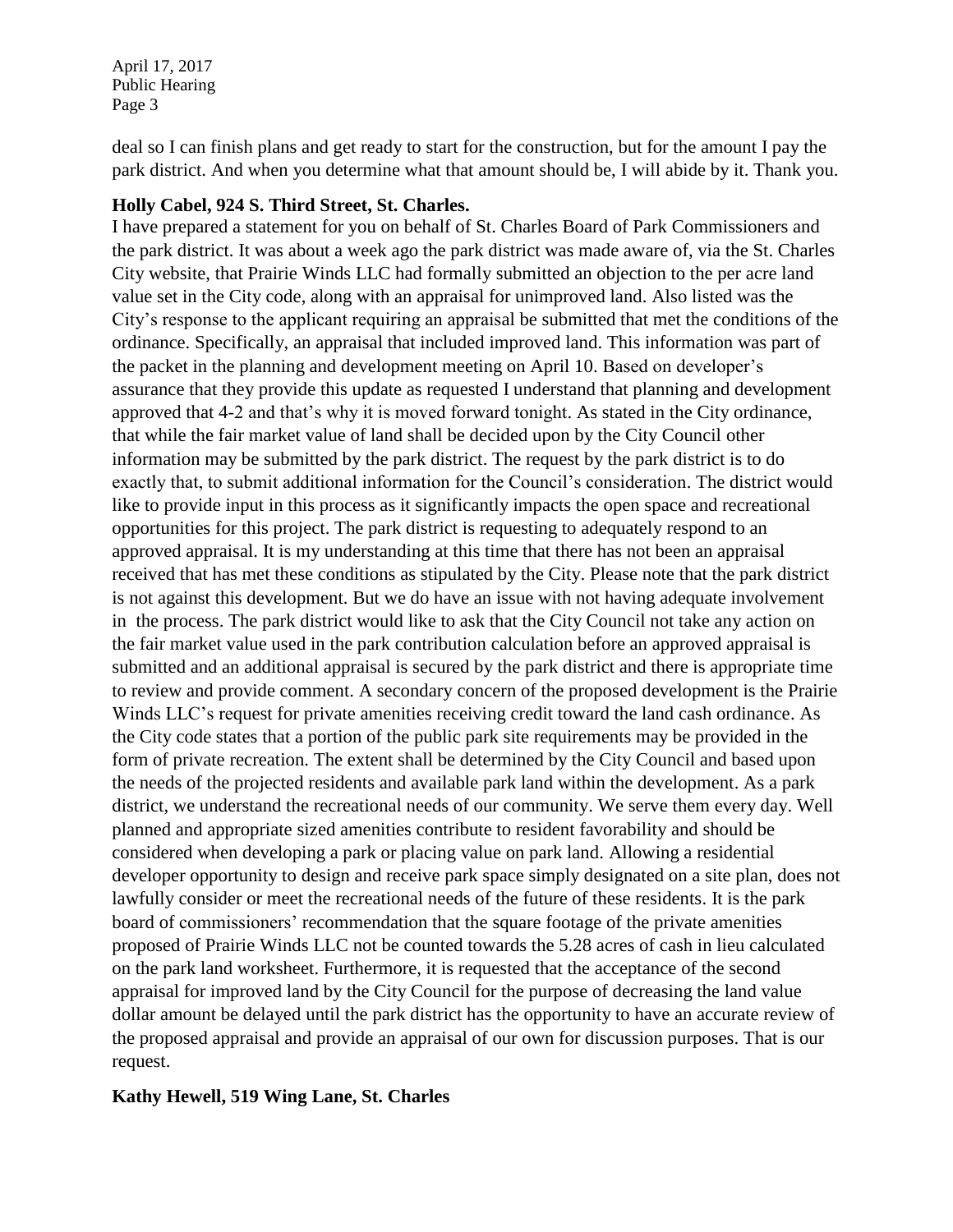I am a 30-year resident of St. Charles. I also have been on the school board for 15 years and am currently serving as board president. I am certain I am speaking for the rest of the board members, although not many of them know that this is up for consideration. I know that at this point you have been talking about the park district numbers, but I think this has the potential to affect our school district also. If the land value is changed, our numbers would go down. I do apologize for not as being prepared as expected. We just learned about this. Dr. Schlomann told me at 6:48 on Friday night with the first email. I responded, and then we talked this afternoon. We felt that the school district should speak up. From that perspective, I haven't had much time to prepare but how things affect the school district are pretty clear. We are concerned that if the equation be changed, other communities will ask if their equations could be changed also. We are also concerned that future developments will all want this detail. We all know that the community is looking at hundreds and hundreds of apartments and each are trying to get their own best deal. We are concerned about that. There are thousands of current residents who have homes and have moved here, bought homes, and those homes were part of the land cash ordinance at that time. They all have done it. The people who are here in not fairly newer homes have already paid that money so it seems to me to be unfair to be dropping that requirement for people who are just moving in. They will continue to demand services like everyone else and changing the rules seems like there should be a fairer way to go about it. I think that Miss Cabel referred to some things that I have seen very quickly here, that the numbers don't seem to be apples to apples. It's what I have heard. We have consideration on land cash ordinance on raw versus improved land. Dr. Scholmann tried to explain to me quickly that you have to know what you are talking about. It is the improved land is the key as far as assessing the fees. In your packet, there is a letter from the Hoschiete and McGuirk firm that does talk about this. From that perspective, I would really like you to take the time to ensure we are making the right decision. I would also like to point out that our bodies all work together. And monthly there is an intergovernmental meeting and Mayor Rogina and Miss Payleitner attend as do I. We just had one of those meetings Thursday morning at 7:30 in the morning and nobody said anything about this and then to get an email on Friday night seems like a very rushed proposal to put forward. The school district is asking to take some time to make sure we are all our speaking for our own bodies and communities and do what is best for St. Charles.

### **Mayor Rogina**

Just as a point of order, I did mention it at our meeting on Thursday, the passage of this particular item at committee and indicated there were outstanding issues by the park district at that time. I did mention it.

### **Mrs. Hewell**

It was kind of vague, and now we are talking specifics. Yes we know that the project was out there, but we didn't know. And it has the potential to affect our school district if you change the value. Please consider that in your deliberations.

#### **Steve Rayman, Big Rock, Illinois**

There was one point I should make it has to do with the change in our society. It is a nationwide observation. The population is changing. The millennials don't want to get married, buy a house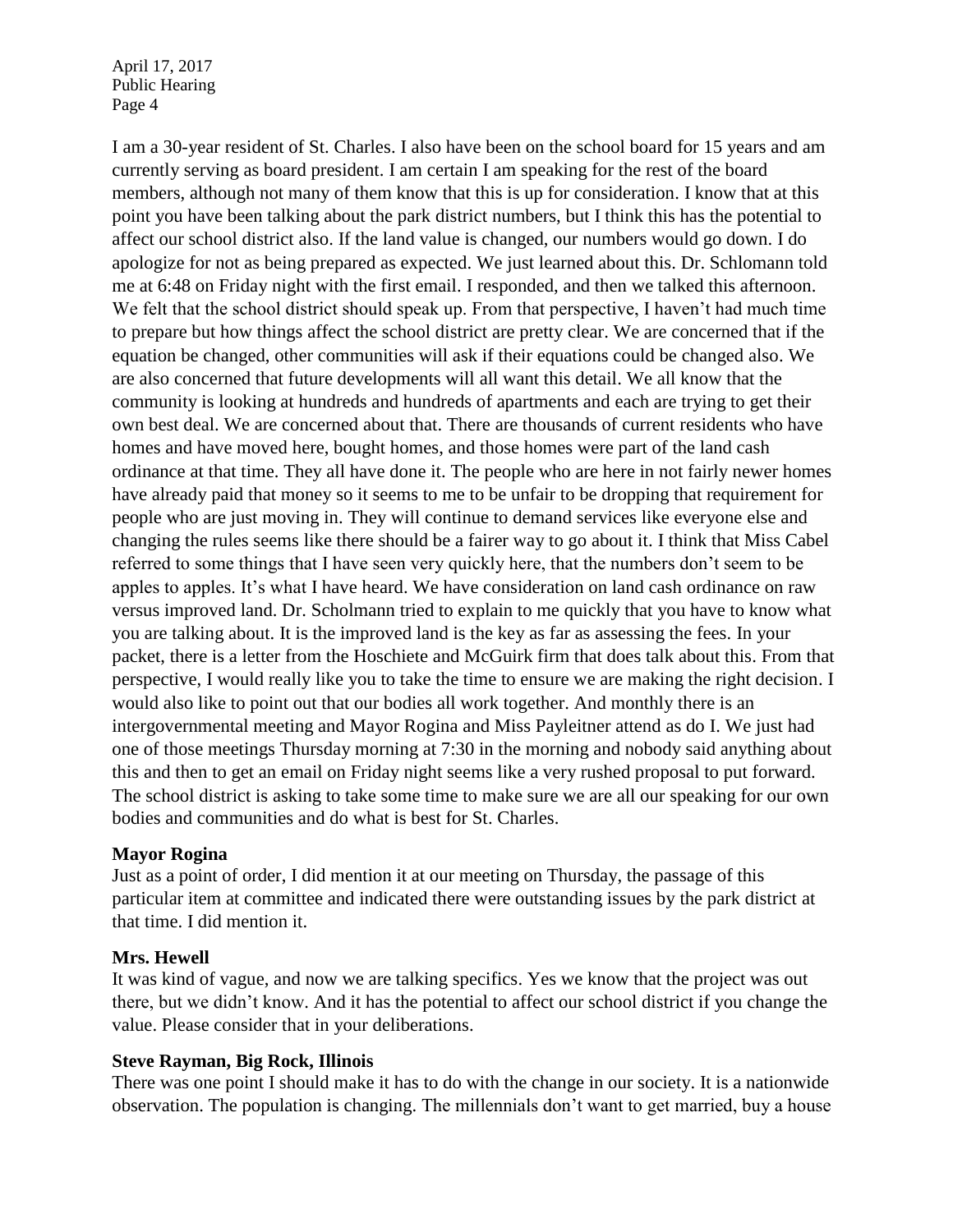or have a mortgage. And they want to live downtown. There are some that almost want to live downtown, but don't want to raise their kids downtown and they come to the suburbs. And if you dive to around St. Charles there is not much to rent. They don't want to own, they will pay the rent. They don't want the commitment. To provide quality rental property, this is as nice as any condo in town. It's going to be country club facilities with indoor pool, health club, outdoor pool, barbeque areas, playgrounds, dog runs, this is all on the plan. This is what the millennial future is looking for. You can continue to reject the concept of rental properties, but the demand is going to dictate to you that you have these facilities or your town is not going to have a full opportunity for all the new people that want these things. They will be stuck renting a house or a condo, they are not going to buy. I think that this is a phenomenon that is going on all over the country. You are close enough to Chicago to know what is going on there. I think as a prosperous town that you are, you should look at this concept and the demand is coming is here and you don't have the product for it. And I am offering it.

## **Jeff Ratzer, 40W210 Big Rock, Illinois**

I wanted to say as far as the school district goes, I know that the fair market value goes hand in hand, but we have never asked for a credit from them. Their calculations are a lot less and more palatable. But we have not asked for a school credit. Their calculation is \$487,000 and we have not asked for any concession there and still are not asking for a concession. In a different approach than Miss Cabel, the park district knew that we were challenging the fair market value in December. I don't know where the April 10 date came from other than the fact that we submitted the formal. We had meetings with them and we talked. As far as that .93 acres that we are looking for as recreational facilities on our property, I was asked by the park district to go to schematics as to what I was going to do. This is the playground, park, actual amenities, the \$20,000 jungle gym. I was asked to design for another \$3,500, a dog park. This has two doggie water fountains, trash bags, ramps so the dogs can get their exercise, as well as park bench. The reason I bring this up is I find it insulting that we, who own over 6,000 apartments with over 10,000 residents don't know how to supply recreational amenities, which is what they are saying.

## **Mayor Rogina**

I will ask Council to reserve their comments to when we get to the agenda, if that is acceptable to you. As far as Council is concerned that time is appropriate. Rita, anything else?

### **Rita Tungare**

I would offer as a point of clarification, how the per acre land value affects the school and the park districts. The per acre land value is data driven number. It is based on data which is the fair market value of improved property in the City of St. Charles. So, if there is any change to that number, it would impact both the school and park district. I will defer to the City Attorney to clarify that.

### **John McGuirk, City Attorney**

We set a value, per acre, for improved value in the City of St. Charles. That is in our ordinance. That is an established amount. What we are talking about here today is how can that be changed. One process is an objection by the developer. Whatever that number ends up to be is plugged